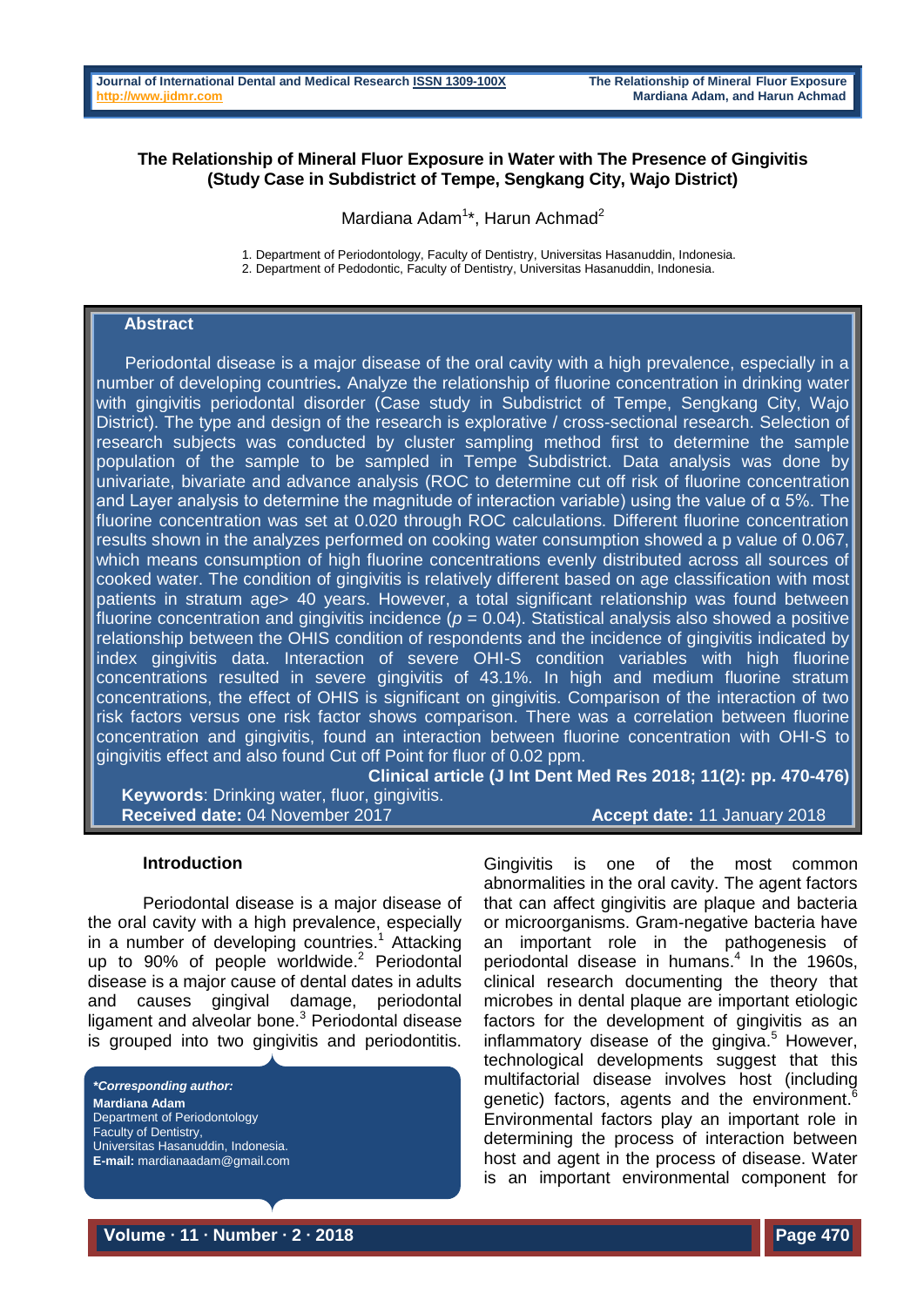human life. Water has a chemical content in which it can be toxic to the body if its use is not in accordance with the proper concentration.

Wajo is one of the districts in South Sulawesi with diverse drinking water sources. Some of these minerals exist that work against oral health and there are also some minerals with harmful effects on health. Fawell et al.,  $(2006)^7$ reported the influence of fluorine on water consumed by the public against gingivitis periodontal disease. In the American Journal of Public Health reported a strong correlation between fluorine concentrations in people in a region at the time of their birth with tooth loss as they mature. These results are reinforced by research conducted by Anuradha  $(2002)^8$  who found the presence of a hydroxyapatite change into fluorapatite in the cementum of roots in areas with high fluorine concentrations thus periodontal tissues are resistant to damage. Based on the research reported fluoridation of drinking water can affect gingivitis periodontal disease directly or indirectly.<sup>9</sup>

Fluoridation of drinking water has been introduced in 139 countries and >170 million people have been getting fluorine in drinking water sources. Fluorine in drinking water based on epidemiological studies in some countries has a preventive effect.<sup>10</sup> However, water that is an essential component of human life that contains many chemicals (minerals) can be toxic to the body if the use is not appropriate. Based on these data it is concluded that the concentration of minerals, especially fluorine found in drinking water sources can affect dental and oral health including to periodontal tissues. Whether this conclusion is the answer to the high prevalence of periodontal disease in the Wajo region is a major question of this study.

Based on data from the local government, Wajo District has several types of raw water sources used for daily needs (rivers, springs, wells, groundwater and rain). Different types of water sources will have different expected fluorine concentrations. This will certainly have a different influence on the dental and mouth health of the community in Wajo District. The data of periodontal disease patients in Wajo District in the range of 2010 to 2012 with a total of 5603 people (in 2010 of 1787, 2011 as many as 2038 and 2012 amounting to 1778), shows the number of periodontal disease patients is still very high and require greater attention. In

addition, based on observations, the researcher found many dental populations condition faltering. This shakiness is caused by many things, one of which is the tooth attachment is fragile due to a pile of tartar around the cervical tooth. The fluorine-rich water content is thought to be the main link leading to periodontal disease through interaction with tartar around the cervix.

# **Materials and methods**

## **Drinking Water**

Water used and consumed by the people of Tempe sub-district of Sengkang City of Wajo District, South Sulawesi is placed on a sterile bottle as a place to store water samples to be studied.

# **Questionnaire**

Consisting of questions of respondents' behavior and drinking water service and form of assessment of dental and mouth health status of respondents.

#### **Statistical Analysis**

Data analysis was done by univariate, bivariate and advance analysis (ROC to determine cut off risk of fluorine concentration and Layer analysis to determine the magnitude of interaction variable) using  $α$  5%.

#### **Results**

Fluorine analysis performed ROC calculations to attract concentrations of noisy cause of disease. Selected sensitivity and 1 specificity 0.659 and 0.686, at that point found fluorine concentration of 0.020 (Figure 1). This shows the average value of 0.02 ppm for all drinking water sources consumed by the people of Tempe sub-district, Wajo. Table 1 shows seven to eight out of every ten population sample using drinking water with fluorine concentration> 0.02 ppm. The results of different fluorine concentrations shown in the analyzes performed on cooking water consumption show the p value of 0.067 which means consumption of high fluorine concentrations evenly distributed across all sources of cooked water (Table 2). Nevertheless, the results did not show significant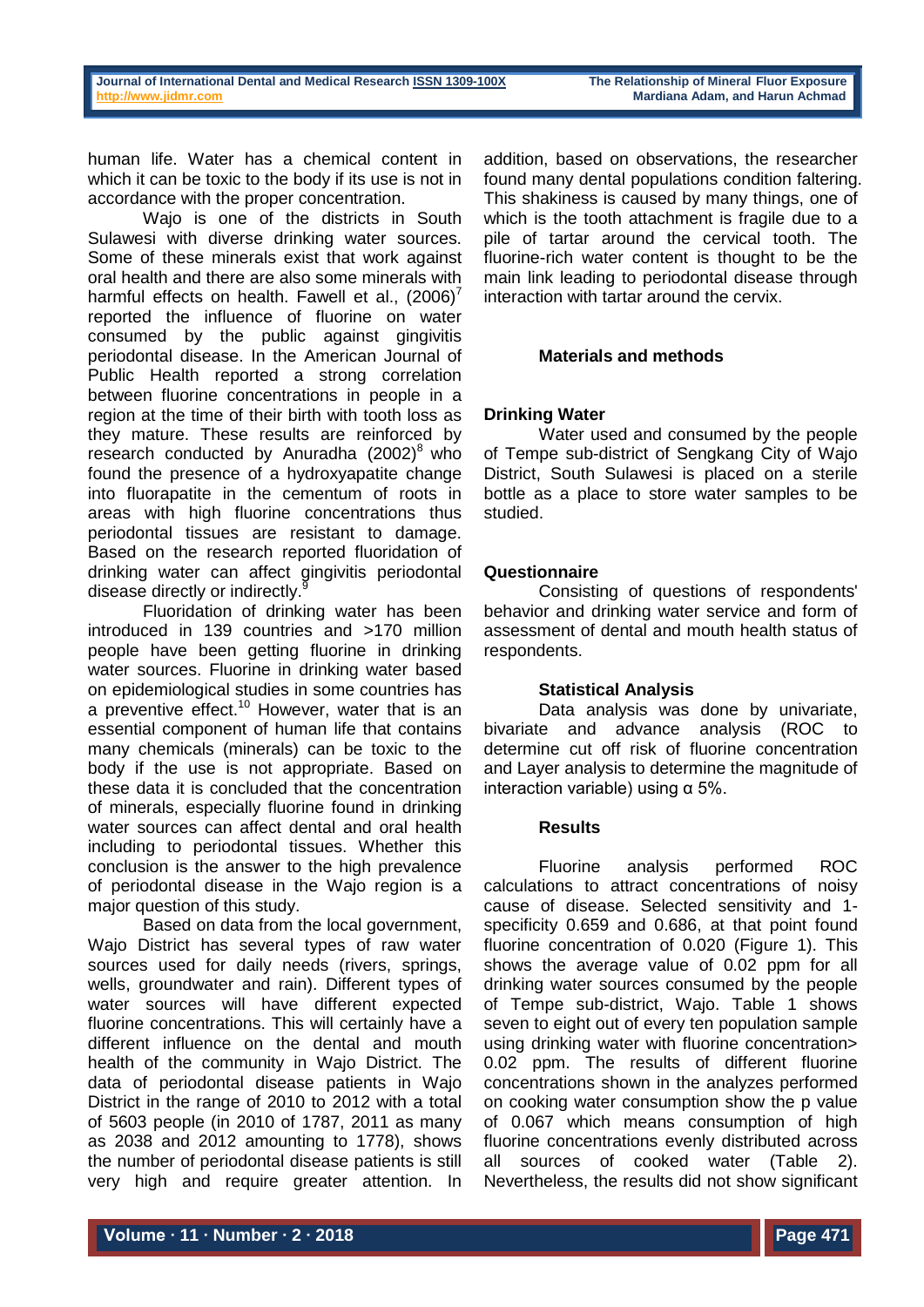fluorides similarly (high fluorine concentration status) in all sources of drinking water.

| Figure 1. Graph of ROC fluorine concentrations. |
|-------------------------------------------------|
| <b>ROC Curve</b>                                |



Diagonal segments are produced by ties.

| <b>Drinking</b> |      | <b>Fluorine Concentrations</b> |     | Total |     |       |       |
|-----------------|------|--------------------------------|-----|-------|-----|-------|-------|
| Water           | High |                                | Low |       |     |       | р     |
| Resources       | n    | ℅                              | n   | %     | n   | $\%$  |       |
| Draw well       | 11   | 91.7                           | 1   | 8.3   | 12  | 100.0 |       |
| Rainwater       | 4    | 100.0                          | 0   | 0.0   | 4   | 100.0 |       |
| River           | 19   | 70.4                           | 8   | 29.6  | 27  | 100.0 | 0.276 |
| <b>RWC</b>      | 96   | 75.0                           | 32  | 25.0  | 128 | 100.0 |       |
| <b>MW</b>       | 57   | 67.9                           | 27  | 32.1  | 84  | 100.0 |       |
| Total           | 187  | 73.3                           | 68  | 26.7  | 255 | 100.0 |       |

**Table 1.** Fluorine concentrations based on drinking water consumed in the community of Tempe Sub-district, Sengkang.

| Cooking    |     | <b>Fluorine Concentrations</b> |     | Total |     |       |       |
|------------|-----|--------------------------------|-----|-------|-----|-------|-------|
| Water      |     | High                           | Low |       |     |       | р     |
| Source     | N   | %                              | n   | %     | n   | $\%$  |       |
| Draw well  | 24  | 88.9                           | 3   | 11.1  | 27  | 100.0 |       |
| Rainwater  | 2   | 100.0                          | 0   | 0.0   | 2   | 100.0 |       |
| River      | 22  | 64.7                           | 12  | 35.3  | 34  | 100.0 |       |
| <b>RWC</b> | 120 | 75.0                           | 40  | 25.0  | 160 | 100.0 | 0.067 |
| <b>MW</b>  | 19  | 59.4                           | 13  | 40.6  | 32  | 100.0 |       |
| Total      | 187 | 73.3                           | 68  | 26.7  | 255 | 100.0 |       |

**Table 2.** Periodontal disease based on source of cooking water consumed community in districts of Tempe, Sengkang.

Based on community water consumption, it shows that four to five out of ten inhabitants in Wajo sub-district suffer severe gingivitis based on different sources of drinking water (Table 3). The condition of gingivitis is relatively different based on age classification. The condition of severe gingivitis is more suffered by respondents with stratum age> 40 years. Found six out of every ten respondents using water  $\geq 0.02$  ppm suffering from mild gingivitis. However, a total significant relationship was found between fluorine concentration and gingivitis incidence (*p* = 0.04). In addition to this, statistical analysis showed a positive relationship between OHIS condition of respondents and gingivitis incidence as indicated by index gingivitis data (Table 4).

Interaction of severe OHI-S condition variable with high fluorine concentration resulted in severe gingivitis of 43.1%. If only one working risk factor (severe OHIS conditions with moderate fluorine concentrations) will result in severe gingivitis of 62.5%.

In high fluorine stratum the influence of OHIS is significant to gingivitis and remains significant in stratum of moderate fluorine concentration. The same can be seen from the comparison of the interaction of two risk factors versus one risk factor (69/255 versus 35/255 or 30.6%: 15.5% = 2: 1) (Table 5).

| Drinking<br>Water |        | <b>Gingivitis Condition</b> |      |      |       |       |  |  |  |
|-------------------|--------|-----------------------------|------|------|-------|-------|--|--|--|
| <b>Resources</b>  | Weight |                             | Mild |      | Total |       |  |  |  |
|                   | n      | ℅                           | n    | ℅    | n     | ℅     |  |  |  |
| Draw well         | 15     | 55.6                        | 12   | 44.4 | 27    | 100.0 |  |  |  |
| Rain water        | 1      | 50.0                        | 1    | 50.0 | 2     | 100.0 |  |  |  |
| River             | 16     | 47.1                        | 18   | 52.9 | 34    | 100.0 |  |  |  |
| <b>RWC</b>        | 60     | 37.5                        | 100  | 62.5 | 160   | 100.0 |  |  |  |
| <b>MW</b>         | 16     | 50.0                        | 16   | 50.0 | 32    | 100.0 |  |  |  |
| Total             | 108    | 42.4                        | 147  | 57.6 | 255   | 100.0 |  |  |  |

**Table 3.** Periodontal disease based on source of cooking water consumed community in districts of Tempe, Sengkang.

#### **Discussion**

The study findings are aimed at analyzing the relationship between the strongly suspected factors as the cause and the consequences. This factor is considered strong as a cause if it satisfies the conditions of cause must precede the result (temporal postulate), postulate dose response to the postulate analog.<sup>11,12</sup>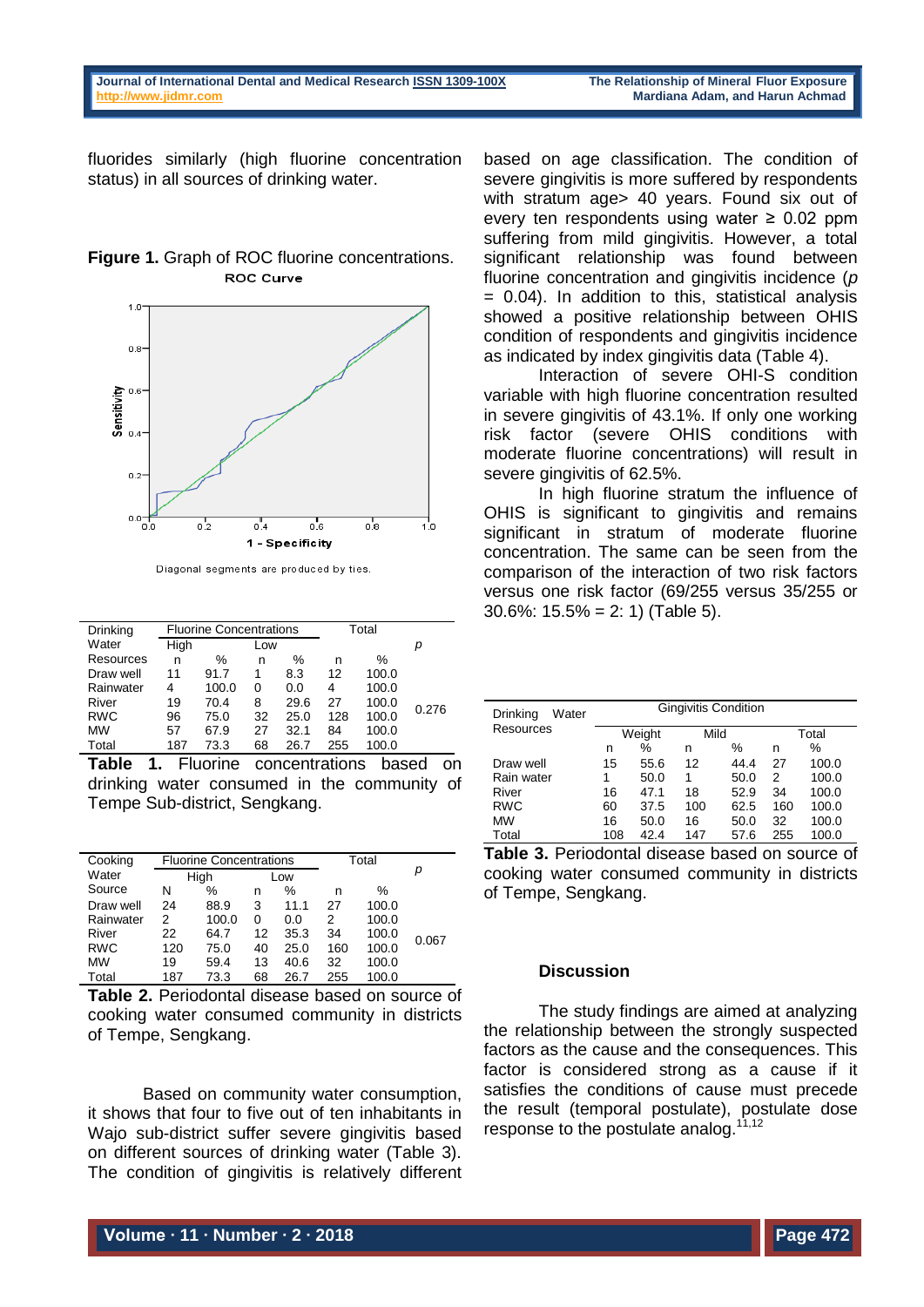|                            |           |        |      | <b>Gingivitis Condition</b> |      |       |       |      |
|----------------------------|-----------|--------|------|-----------------------------|------|-------|-------|------|
| Variable                   | Category  | Weight |      | Mild                        |      | Total |       | р    |
|                            |           | n      | %    | n                           | %    | n     | %     |      |
| Sex                        | Male      | 50     | 44.2 | 63                          | 55.8 | 113   | 100.0 | 0.58 |
|                            | Female    | 58     | 40.8 | 84                          | 59.2 | 142   | 100.0 |      |
|                            | Total     | 108    | 42.4 | 147                         | 57.6 | 255   | 100.0 |      |
| Age                        | > 40      | 59     | 44.0 | 75                          | 56.0 | 134   | 100.0 | 0.57 |
|                            | $\leq 40$ | 49     | 40.5 | 72                          | 59.5 | 121   | 100.0 |      |
|                            | Total     | 108    | 42.4 | 147                         | 57.6 | 255   | 100.0 |      |
| <b>Fluor Concentration</b> | High      | 72     | 38.5 | 115                         | 61.5 | 169   | 100.0 | 0.04 |
|                            | Low       | 36     | 52.9 | 32                          | 47.1 | 86    | 100.0 |      |
|                            | Total     | 108    | 42.4 | 147                         | 57.6 | 255   | 100.0 |      |
| KondisiOHI-S               | Weight    | 104    | 48.1 | 112                         | 51.9 | 216   | 100.0 | 0.00 |
|                            | Mild      | 4      | 10.3 | 35                          | 89.7 | 39    | 100.0 |      |
|                            | Total     | 108    | 42.4 | 147                         | 57.6 | 255   | 100.0 |      |

**Table 4.** Sex, age, fluorine and OHI-S conditions to periodontal.

|        | Weight             |      | Mild |      |                             | p     |       |
|--------|--------------------|------|------|------|-----------------------------|-------|-------|
|        | n                  | %    | n    | %    | n                           | ℅     |       |
| Weight | 69                 | 43.1 | 91   | 56.9 | 160                         | 100.0 | 0.00  |
| Mild   | 3                  | 11.1 | 24   | 88.9 | 27                          | 100.0 |       |
| Total  | 72                 | 38.5 | 115  | 61.5 | 187                         | 100.0 |       |
| Weight | 35                 | 62.5 | 21   | 37.5 | 56                          | 100.0 | 0.00  |
| Mild   |                    | 8.3  | 11   | 91.7 | 12                          | 100.0 |       |
| Total  | 36                 | 52.9 | 32   | 47.1 | 68                          | 100.0 |       |
|        | OHI-S<br>Condition |      |      |      | <b>Gingivitis Condition</b> |       | Total |

**Table 5.** The test results between the condition of Gingivitis Index with the interaction of OHI-S versus fluorine concentration.

|           |                        |    |        |    | <b>Gingivitis Condition</b> |     |       |      |
|-----------|------------------------|----|--------|----|-----------------------------|-----|-------|------|
| Age       | Fluor<br>Concentration |    | Weight |    | Mild                        |     | Total | р    |
|           |                        | n  | %      | n  | %                           | n   | %     |      |
| > 40      | High                   | 44 | 48.9   | 46 | 51.1                        | 90  | 100.0 | 0.55 |
|           | Low                    | 12 | 48     | 13 | 52                          | 25  | 100.0 |      |
|           | Total                  | 56 | 48.7   | 59 | 51.3                        | 115 | 100.0 |      |
| $\leq 40$ | High                   | 25 | 35.7   | 45 | 64.3                        | 70  | 100.0 | 0.00 |
|           | Mild                   | 23 | 74.2   | 8  | 25.8                        | 31  | 100.0 |      |
|           | Total                  | 48 | 47.5   | 53 | 52.5                        | 101 | 100.0 |      |

**Table 6.** Analysis details of time and dose response with ohis weight.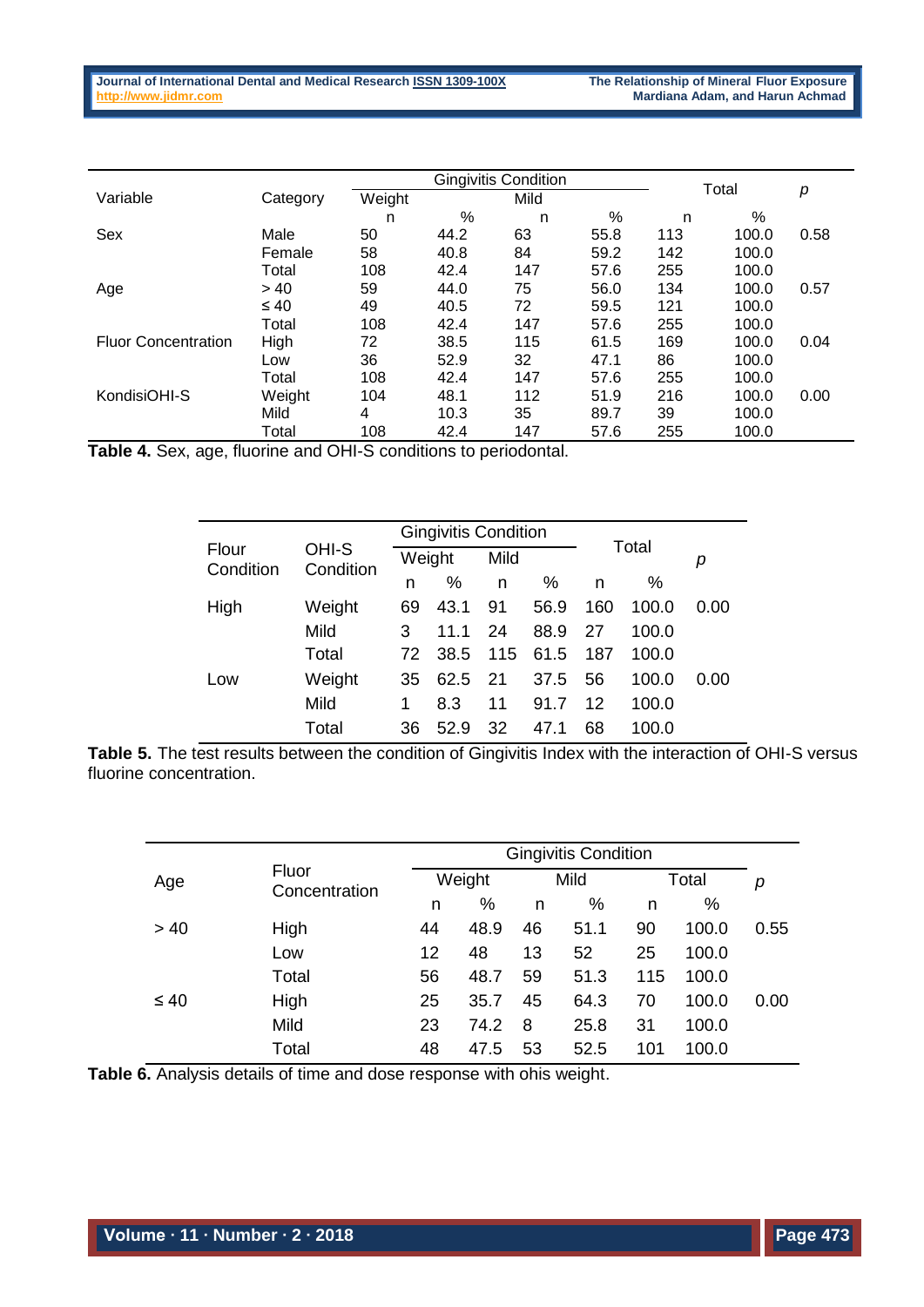|           |                        |   | <b>Gingivitis Condition</b> |    |      |    |       |      |
|-----------|------------------------|---|-----------------------------|----|------|----|-------|------|
| Age       | Fluor<br>Concentration |   | Weight                      |    | Mild |    | Total | р    |
|           |                        | n | %                           | n  | %    | n  | ℅     |      |
| > 40      | High                   | 2 | 16.7                        | 10 | 83.3 | 12 | 100.0 | 0.70 |
|           | Low                    | 1 | 14.3                        | 6  | 85.7 |    | 100.0 |      |
|           | Total                  | 3 | 15.8                        | 16 | 84.2 | 19 | 100.0 |      |
| $\leq 40$ | High                   | 1 | 6.7                         | 14 | 93.3 | 15 | 100.0 | 0.75 |
|           | Low                    | 0 | 0.0                         | 5  | 100  | 5  | 100.0 |      |
|           | Total                  | 1 | 5.0                         | 19 | 95.0 | 20 | 100.0 |      |

**Table 7.** Analysis of time and dose response explanations with lightweight OHIS conditions**.**

- 1. Temporal postulate. Indicates the cause must be earlier than the result. In this study it can not be fully proposed because of the crosssectional study design, but the analysis with the structure of the sample samples is >40 years and ≤40 years indicates the time response in which the word is implied due to earlier than the effect, see multiple cross sectional design that actually incorporates the time element because it is ahead of effect
- 2. Postulate the power of association. Between the causal and bonding effects have a high association
- 3. Postulate Similarity between loci and other loci. The transparency between regions with high fluorine concentrations yields similar results.
- 4. Postulate Dose and Time response. If three independent variables are at risk for combined gingivitis weighing 48.9%, when two independent variable (OHIS and independent >40) variables are at risk of 48%, and when an independent variable is at risk of 16.7%. This fact also shows that OHIS and age also have a strong contribution to the occurrence of gingivitis.
- 5. Coherence Postulates. The fact between high cases in the high age group (>40 years) with the fact that OHIS, fluorineconcentration and other relevant factors were found to be related to one another.

The macro conclusions are also based on the postulat paradigm that it is concluded that risk factor is not only a risk factor but also can be considered causal factor.

Gingivitis is the earliest form of periodontal disease, and the incidence appears

to have spread in various regions.<sup>11</sup> In this study the study of periodontal disease was assessed due to consideration for gender, age and oral hygiene status with fluorine mineral relevance to gingivitis. 14

The results of this dissertation showed 44.2% of the sample suffered severe gingivitis with percentage of gingivitis sufferers suffered by many men. This finding is similar to the study conducted by Declan  $(2012)^{12}$  who found 56% of 15-year-old boys had periodontal disease ie gingivitis (inflammation and gingival bleeding) and as many as 48% were found in women. The results of Declan's research emphasize the similarity of research results in Tempe Subdistrict and in Ireland. In a population-based crosssectional health study conducted in northeastern Germany from Pomerania studied the subject's periodontal circumstances and found better periodontal female conditions compared to men by assessing attachment loss, probing depth, bleeding and plaque indices.<sup>14</sup> The reasons for this gender difference have not been explored in detail, but are thought to relate to poor oral hygiene and dental visit behavior as well as genetic factors. This suggests that men usually show poorer oral hygiene than women.<sup>15</sup>

Another uncertainty is the influence of age on the periodontal conditions. Age is considered one of the determinants of periodontal disease. The results of this dissertation study found there were 59 people who had mild gingivitis but had a severe OHI-S condition with age >40 years after the layer analysis was found that the majority had high fluorine concentrations. This subject should have severe gingivitis but a mild gingivitis condition because of the insufficient duration of 'OHIS' is inadequate to severe gingivitis or any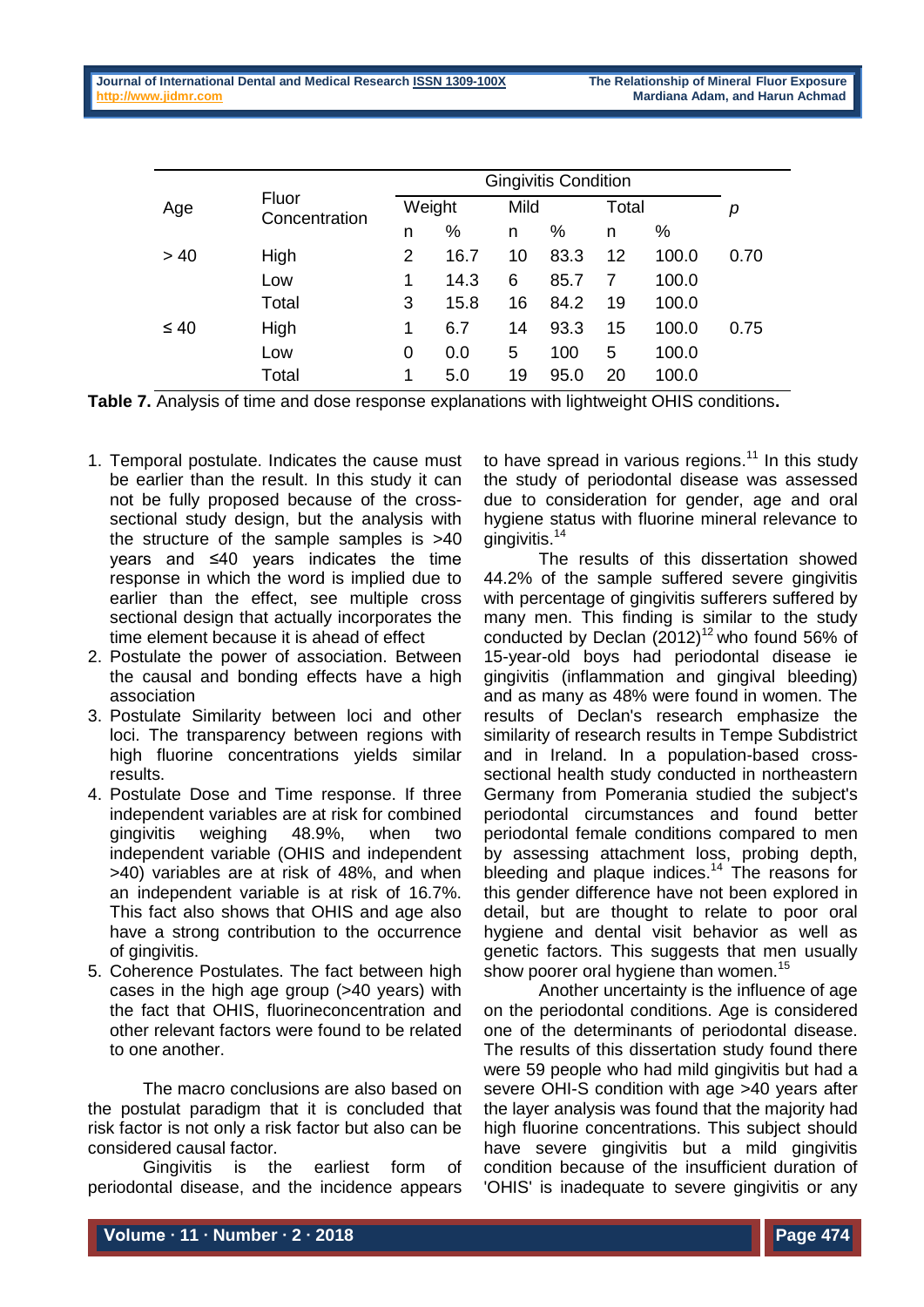other unknown protection factor. In addition, three people with severe gingivitis were found to have mild OHIS with age >40 years, two of whom had a fluorine exposure of more than 0.02 ppm.15,16

There were 48 individuals expected to enter the mild gingivitis group but had severe gingivitis due to age  $\leq$  40 years (duration of low fluorine exposure) but due to severe OHIS caused this subject to enter severe gingivitis. There were 53 people with mild gingivitis with severe OHIS but not severe gingivitis, one of the answers because of the low duration of exposure to fluoride. One person who had severe gingivitis with mild OHIS with age  $\leq$  40 years were expected to have mild gingivitis at the analysis layer was found to have a fluorine concentration  $<$ 0.02 ppm. $17$ 

Cumulative tissue damage during life can lead to gingivitis. Other evidence of gingivitis events as a result of environmental factors. Declan  $(2012)^{12}$  revealed the impact of periodontal disease worldwide rising to 15% in the adult population. Drinking Water is the largest contributor to daily fluoride intake. For certain individuals, exposure to fluoride (mg kg-1 per day) through drinking water is determined by the fluoride level in daily water consumption (liters per day).<sup>17,18</sup>

Fluoride is one of the chemicals that has been shown to cause significant effects on people through drinking water. Fluoride has a beneficial effect on teeth with low concentrations in drinking water, but excessive exposure to fluoride in drinking water can lead to a number of side effects. Many published studies and documents show that increased fluoride exposure is directly associated with increased periodontal disease. The results found that the fluoride-triggered stimulation of prostaglandin biphasic in dose response. At concentrations less than 5 mM (such as 0. 01 w/v), fluoride has no significant effect through stimulation of PGE sub 2 secretions; more than 50 mM (such as more than 0.1 w/v), fluoride ions become inhibitors for PGE sub-secretions. The sodium fluoride concentration of toothpaste marketed 0.15% when in use, contact with saliva reacts to a solution assumed to be less than 50 nM on the alveolar surface, and then stimulates prostaglandin production.<sup>18</sup>

Areas with relatively high concentrations of fluoride (more than 4 million parts per fluoride) are shown to show a trend of higher gingivitis events.<sup>13</sup> Kumar (2009)<sup>9</sup> found the most likely source of fluoride plaque is drinking water. High concentrations of fluoride can release the pellicle protein and bacteria, and significantly affect the colonization and plaque formation of the oral cavity. In fact, an experiment conducted on dental plaque to see the effect of fluoride in drinking water causes a change in pH when plaque is incubated with sucrose. This study shows that drinking fluoride water has an effect on the teeth, fluoride from water, incorporated in plaque, causing bacteria to produce less acid in sucrose in the mouth.<sup>14,15</sup>

### **Conclusions**

Both published and unpublished observations conclude that ginggiv disease may be induced or aggravated by certain chemicals, including fluoride. The research documentation from the pharmaceutical company Sepracor (renamed Sunovion Pharmaceuticals Inc.), suggests that fluoride toothpaste can cause or contribute to periodontal bone loss.<sup>16,17</sup> These findings support the biochemical explanation for previous reports by many researchers who have found increased gingivitis and gingival inflammation due to fluoridation of water, or other sources of fluoride.<sup>12,18</sup>

#### **References**

- **1.** Petersen PE, Ogawa H. 2012 The global burden of periodontal disease: towards integration with chronic disease prevention and control. Periodontol 2000. 2012;60(1):15–39.
- **2.** [Pihlstrom BL,](https://www.ncbi.nlm.nih.gov/pubmed/?term=Pihlstrom%20BL%5BAuthor%5D&cauthor=true&cauthor_uid=16298220) [Michalowicz BS,](https://www.ncbi.nlm.nih.gov/pubmed/?term=Michalowicz%20BS%5BAuthor%5D&cauthor=true&cauthor_uid=16298220) [Johnson NW.](https://www.ncbi.nlm.nih.gov/pubmed/?term=Johnson%20NW%5BAuthor%5D&cauthor=true&cauthor_uid=16298220) Periodontal Diseases. Lancet. 2005 Nov 19;366(9499):1809-20.
- **3.** Fadel HT. 2012. Studies On The Associations between Dental Caries, Periodontal Disease and Different Systemic Conditions. Department of Cariology Institute of Odontology at Sahlgrenska Academy University of Gothenburg Gothenburg, Sweden.
- **4.** Kubota M, Tanno-Nakanishi M, Yamada S, Okuda K, Ishihara K. Effect of smoking on subgingival microflora of patients with periodontitis in Japan. BMC Oral Health 2011;11 :1.
- **5.** Lang NP, Schatzle MA, Loe H. Gingivitis as a risk factor in Periodontal disease. J Clin Periodontol 2009;36(10):3-8.
- **6.** Dewan A, Bhatia P. Evaluation of aspartate aminotransferase enzyme levels in saliva and gingival crevicular fluid with periodontal disease progression- a pilot study. J Int Oral Health. 2011;3(3):19-24.
- **7.** Fawell JK, Bailey J, Chilton E, Dahi L, Fewtrell, Magara, Y. Flouride in Drinking water. World Health Organization, Geneva. 2006.
- **8.** Anuradha KP, Chandrashekar J, Ramesh N. 2002. Prevalence of periodontal disease in endemically flourosed area of davangere Taluk India. Indian J Dent Res. 13(1):15-9.
- **9.** Kumar S, Sharma J, Duraiswamy P, Kulkarni S. Fluoride an adjunctive therapeutic agent for periodontal disease? evidence from a cross-sectional study. Med Oral Patol Oral Cir Bucal. 2009;14(10):e547–53.